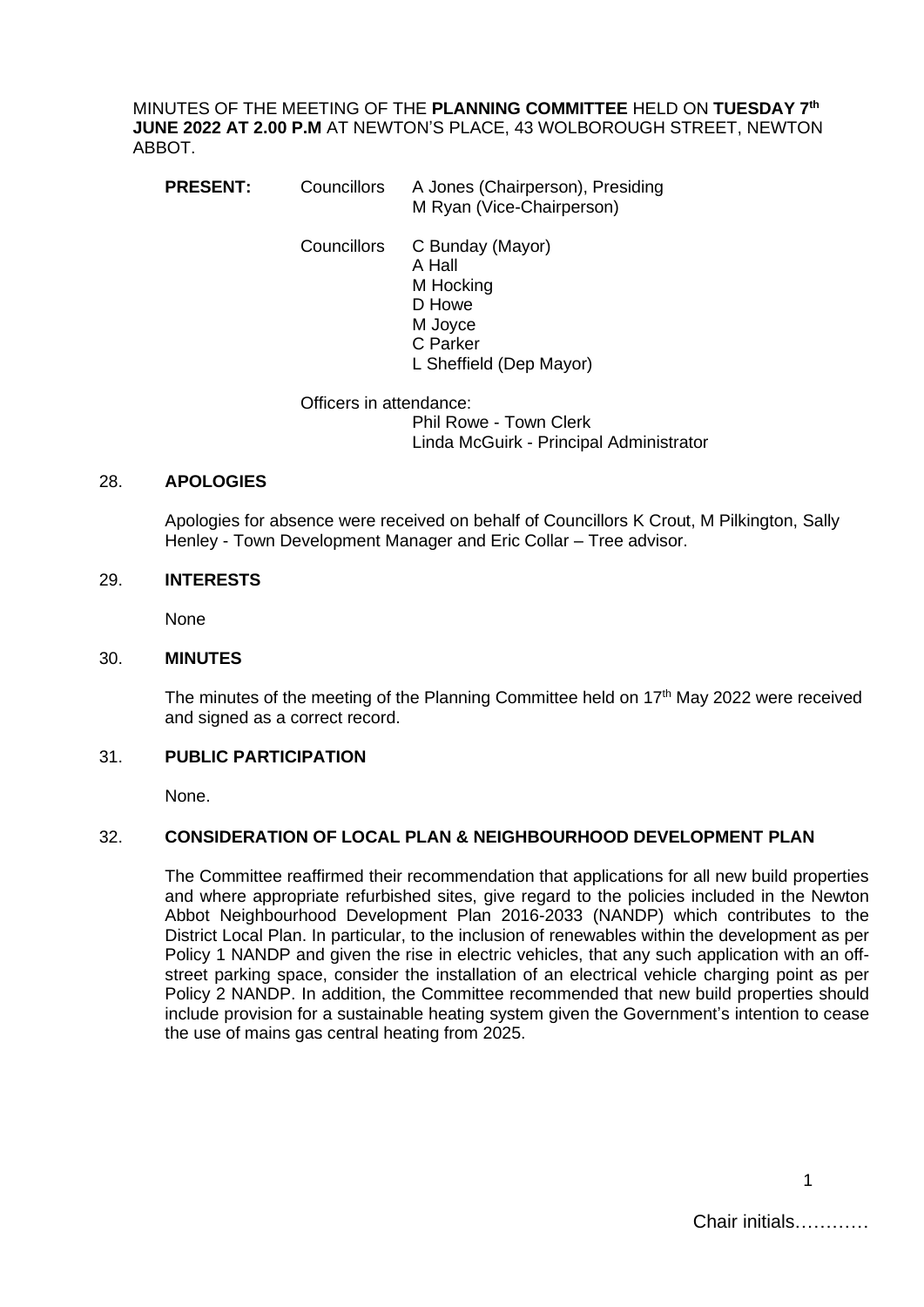# 33. **PLANNING APPLICATIONS**

# **BRADLEY**

22/00403/HOU 51 Applegarth Avenue Newton Abbot Devon TQ12 1RU Single storey rear extension with raised patio area

### **RECOMMENDATION:** No objection

### **BRUNEL**

Nil

### **BUCKLAND & MILBER**

22/00778/HOU 2 Silverwood Avenue Newton Abbot Devon TQ12 4LG Single storey side extension and addition of small mono-pitched porch to principal elevation.

### **RECOMMENDATION:** No objection

22/00725/HOU 46 St Luke's Road Newton Abbot Devon TQ12 4ND Part conversion of existing garage and extending, creating new single garage to front

### **RECOMMENDATION:** No objection

22/00721/HOU 61 St Luke's Road Newton Abbot Devon TQ12 4ND Single storey extension to rear.

## **RECOMMENDATION:** No objection

## **BUSHELL**

22/00304/HOU 1 Seymour Road, Newton Abbot, Devon, TQ12 2PT Retention of approx. 1685mm high boundary wall to replace soil bank and privet hedge

## **RECOMMENDATION:** No objection

22/00823/OUT 48 Seymour Road, Newton Abbot, Devon, TQ12 2PU Outline - dwelling (approval sought for access)

## **RECOMMENDATION:** No objection

22/00689/LBC and 22/00688/HOU 24 Devon Square Newton Abbot Devon TQ12 2HR Replacement of rear single storey kitchen, alterations to rubble limestone boundary wall, replacement patio and decorative restoration of south and west facades

2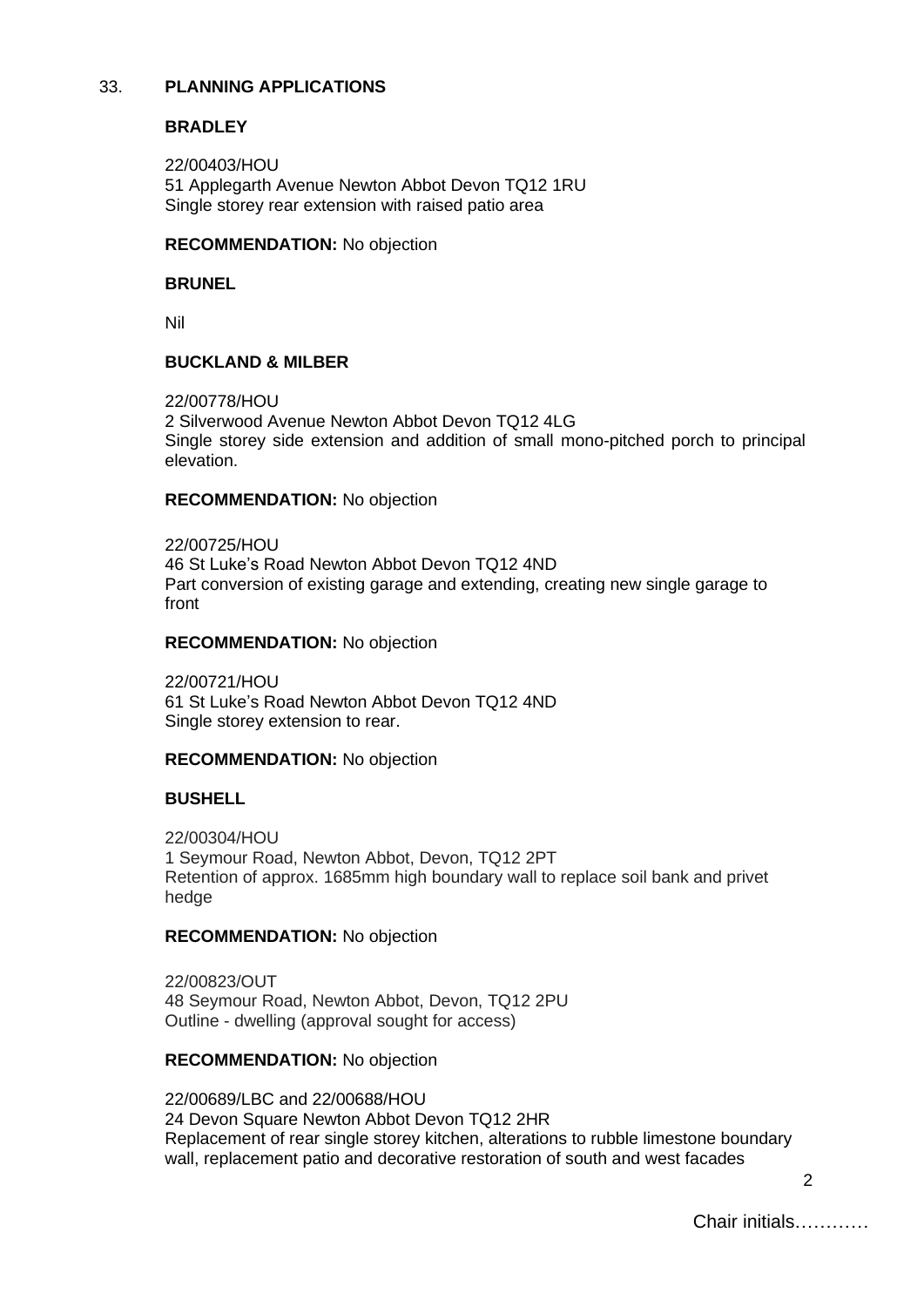**RECOMMENDATION:** No objection, subject to approval by the Conservation Officer.

## **COLLEGE**

22/00525/FUL Land Adjacent 5 Gothic Road Newton Abbot Devon TQ12 1LG Proposed single storey Dwelling.

#### **RECOMMENDATION:** No objection

22/00954/CAN 12A Forde Park, Newton Abbot, Devon, TQ12 1DB Reduce one Leyland cypress in height by one third

#### **RECOMMENDATION:** No objection

#### 22/00810/MAJ

Land At Wolborough Barton Newton Abbot Devon TQ12 1EJ Approval of reserved matters for residential development of 236 dwellings (Use Class C3), public open space including allotments and children's play space, a surface water attenuation feature and associated landscaping and infrastructure (Revised description)

**RECOMMENDATION:** Members considered the application in detail and resolved to make no objection in principle to the development providing the following criteria are met:

- Inclusion of renewables and energy reduction in all properties, as per Policy 1 and 2 of the Newton Abbot Neighbourhood Development Plan (NANDP). In particular, the Town Council would like to see Solar Panels, Ground source heat pumps – where appropriate, Permeable driveways, Full insulation and Electric charging points.
- Allotments must be fit for purpose, i.e. be suitable for cultivation (sufficient level and quality of topsoil); secure; accessible by vehicle; provision of water and a minimum of 16 full sized plots.
- Inclusion of pedestrian and cycle routes to the Town Centre to mitigate the impact on Wolborough Street, in particular vehicular congestion and air quality.
- Emergency access: concerns were raised that each section of residential development had only a single vehicular access. Provision should be made for alternative emergency access routes across the site.
- Consideration must be given to the overall infrastructure; including access to schools; crossings over the main road (A381), parking provision for residents & visitors and sufficient width of estate roads.
- Density, prefer to see nearer to 30 than 40 dwellings per hectare.

In addition, Members expressed disappointment at the lack of a Care Home and any Assisted Living provision within the development and were concerned this could be deemed discriminatory. Consideration should also be given to the inclusion of

3